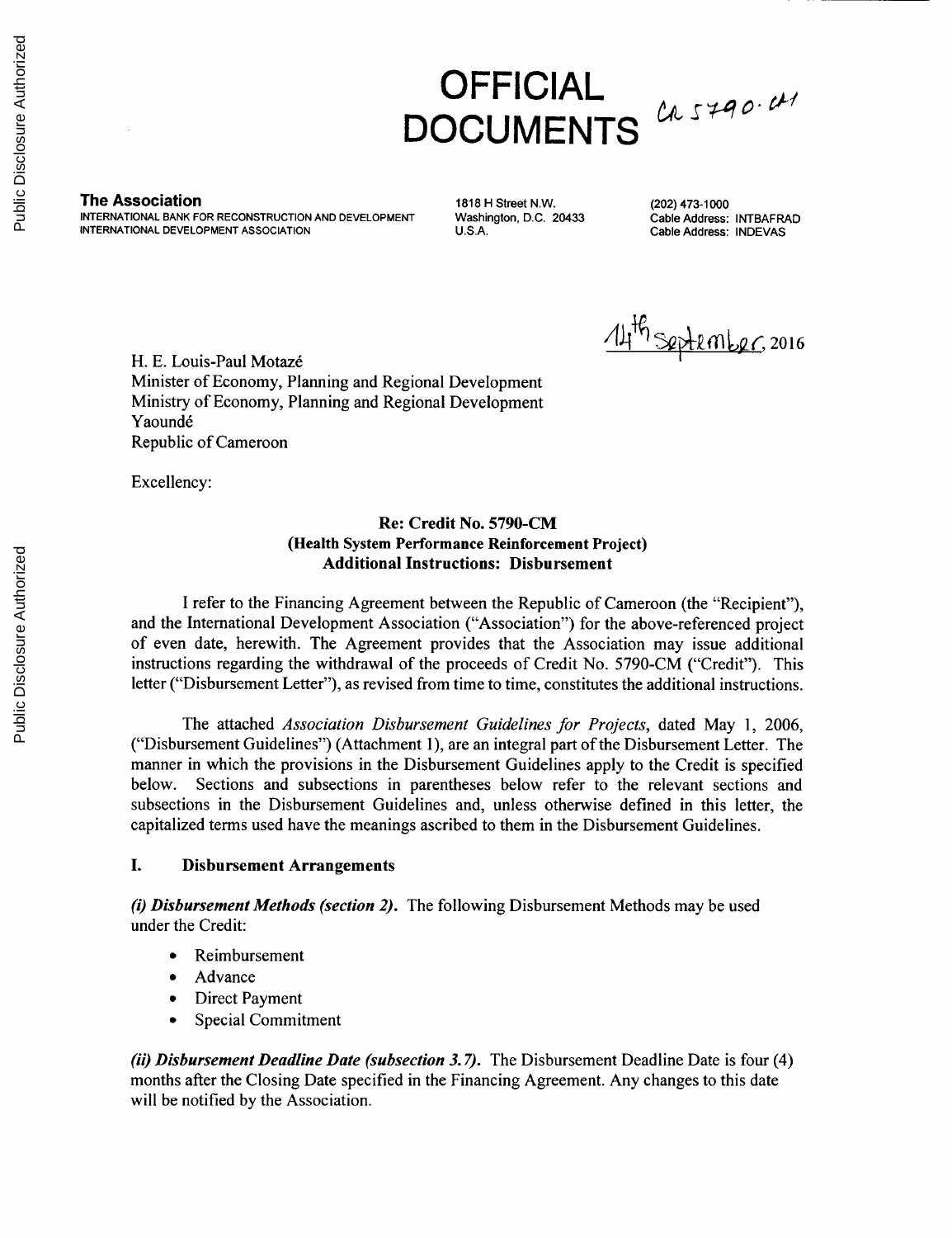*(iii) Disbursement Conditions (subsection 3.8).* Please refer to the Disbursement Condition(s) in the Financing Agreement.

#### **II. Withdrawal of Financing Proceeds**

 $\sim$ 

(i) *Authorized Signatures (subsection 3.1).* An authorized signatory letter in the Form attached (Attachment 2) should be furnished to the Association at the address indicated below providing the name(s) and specimen signature(s) of the official(s) authorized to sign Applications:

> The Association P.O. Box **1128** Yaoundé, Cameroon Attention: Elisabeth Huybens, Country Director for Cameroon

*(ii) Applications (subsections 3.2* **-** *3.3).* Please provide completed and signed (a) applications for withdrawal, together with supporting documents, and **(b)** applications for special commitments, together with a copy of the commercial bank letter of credit, to the address indicated below:

> The Association 13th Floor Delta Center Menengai Road Upper Hill P.O. Box **30577-00100** Nairobi Kenya Tel *+254* 20 **2936 000**

Attention: Loan Operations

*(iii) Electronic Delivery (subsection 3.4)* The Association may permit the Recipient to electronically deliver to the Association Applications (with supporting documents) through the Association's Client Connection, web-based portal. The option to deliver Applications to the Association **by** electronic means may be effected if: (a) the Recipient has designated in writing, pursuant to the terms of subparagraph (i) of this Section, its officials who are authorized to sign and deliver Applications and to receive secure identification credentials **("SIDC")** from the Association for the purpose of delivering such Applications **by** electronic means; and **(b)** all such officials designated **by** the Recipient have registered as users of Client Connection. **If** the Association agrees, the Association will provide the Recipient with **SIDC** for the designated officials. Following which, the designated officials may deliver Applications electronically **by** completing Form **2380,** which is accessible through Client Connection (https://clientconnection.worldbank.org). The Recipient may continue to exercise the option of preparing and delivering Applications in paper form. The Association reserves the right and may, in its sole discretion, temporarily or permanently disallow the electronic delivery of Applications **by** the Recipient.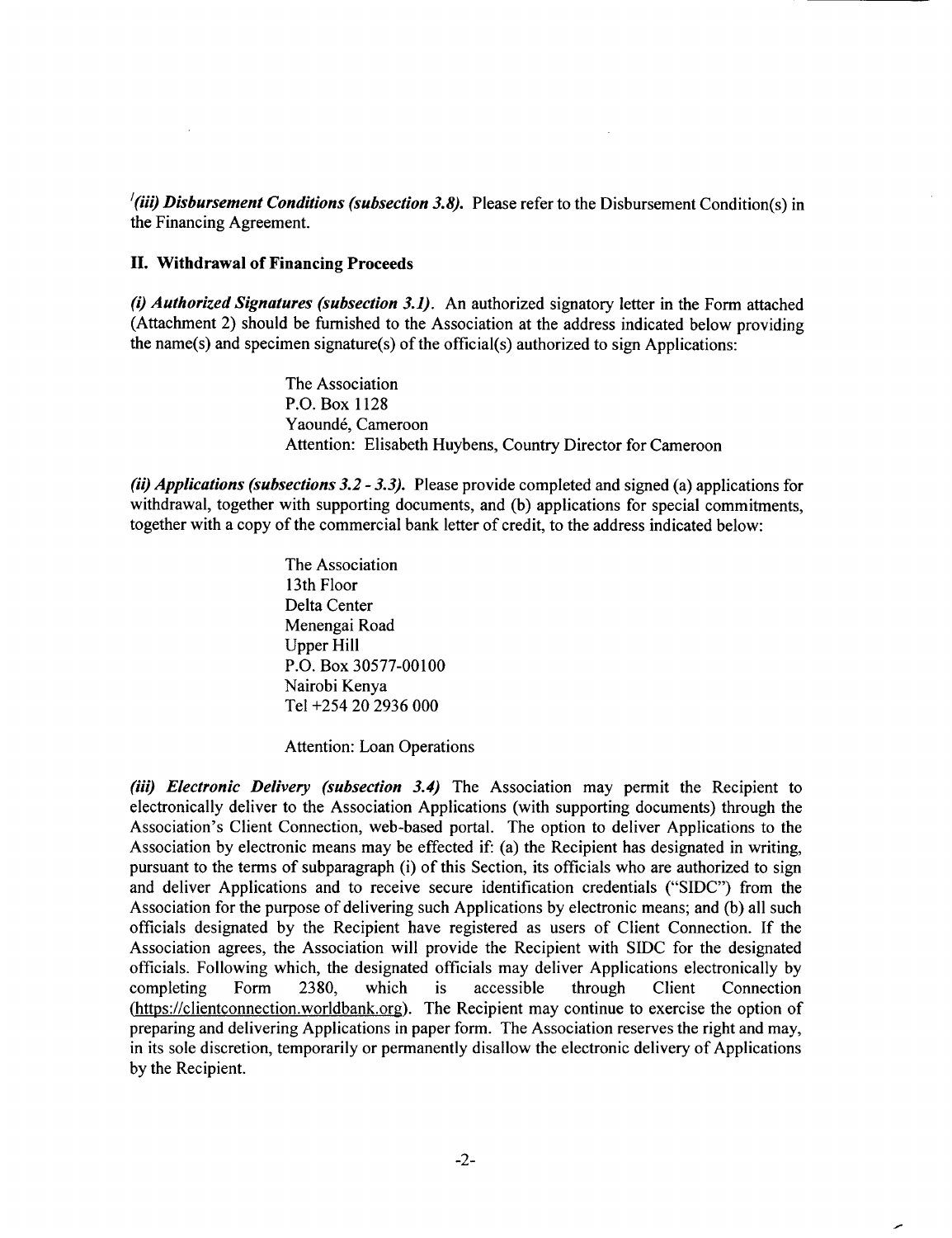*(iv) Terms and Conditions of Use of SIDC to Process Applications.* **By** designating officials to use **SIDC** and **by** choosing to deliver the Applications electronically, the Recipient confirms through the authorized signatory letter its agreement to: (a) abide **by** the *Terms and Conditions of Use of Secure Identification Credentials in connection with Use of Electronic Means to Process Applications and Supporting Documentation* ("Terms and Conditions of Use of Secure Identification Credentials") provided in Attachment **3;** and **(b)** to cause such official to abide **by** those terms and conditions.

*(v) Minimum Value of Applications (subsection 3.5).* The Minimum Value of Applications is XAF **6,000,000.**

*'(vi) Advances (sections 5 and 6).*

- *\* Type of Designated Accounts (subsection 5.3):*
	- *(1) Designated Account A:* Segregated: for Category 1 Performance-Based Payments under Part **A.1** of the Project
	- *(2) Designated Account B:* Segregated: for Goods, consultants' services, Training and Operating Costs for the Project except Parts **A. I** and A.3(ii) of the Project under the **IDA** Credit.
- *\* Currency of Designated Accounts (subsection 5.4):* XAF
- *\* Financial Institution at which the Designated Accounts Will Be Opened (subsection 5.5):* Standard Charter Bank Cameroon
- *\* Ceilings (subsection 6.1):*

Designated Account **A:** XAF 4,000,000,000

Designated Account B: **A** flexible ceiling will be determined for this operation based on a quarterly review of expenditure forecasts. Initial ceiling will be the expenditure forecast for the first **6** months after project effectiveness, as reduced **by** amounts expected to be disbursed using the Direct Payment and Special Commitment methods.

#### **III. Reporting on Use of Credit Proceeds**

- *(i) Supporting Documentation (section 4).* Supporting documentation should be provided with each application for withdrawal as set out below:
	- *\* For requests for Advances and Reimbursement and for reporting eligible expenditures paid from the Designated Account A:*
		- o Records evidencing the Performance-Based Payments (Attachment **6)**
	- *For requests for reimbursement & for reporting eligible expenditures paid from the Designated Account B:*

╭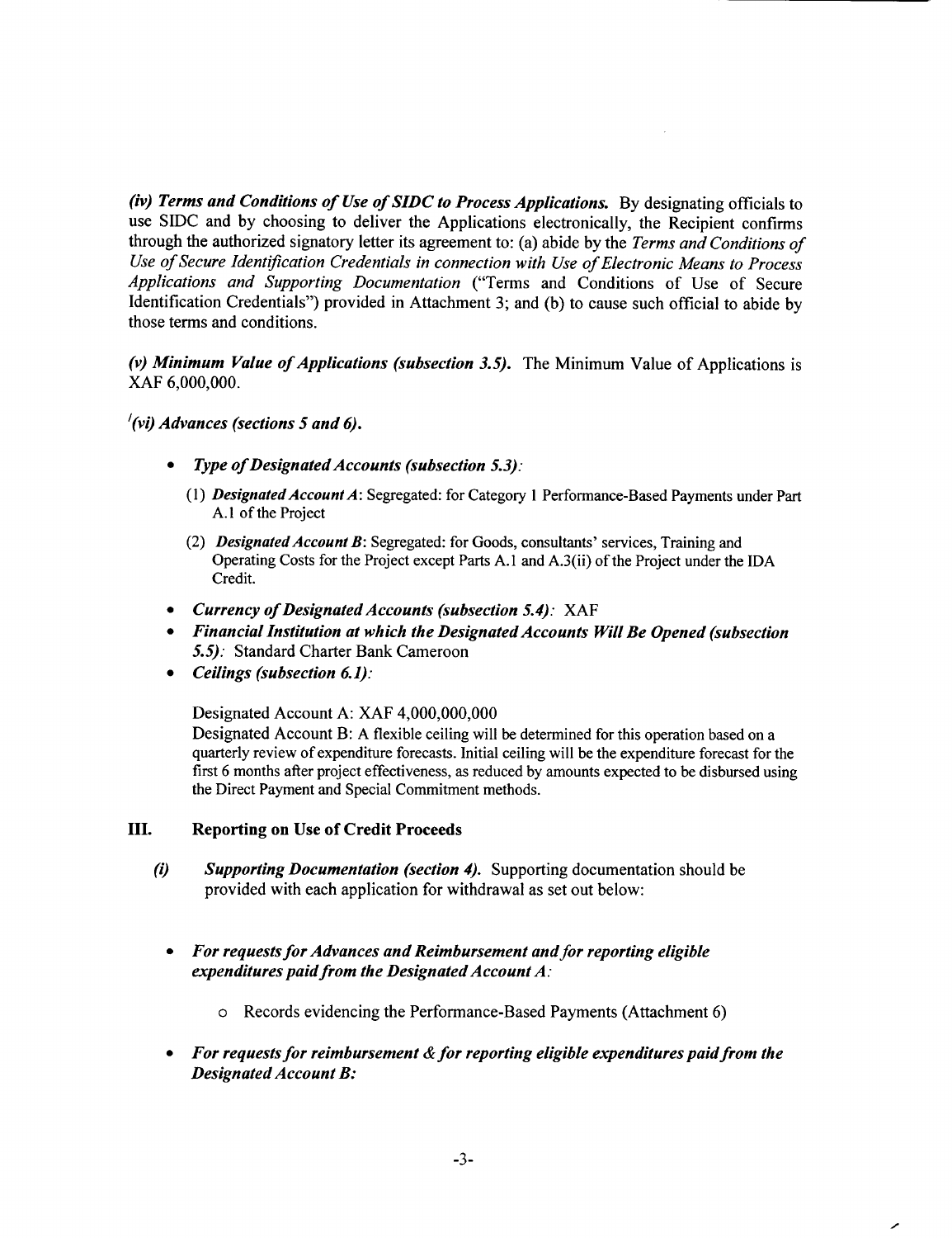- o List of payments against contracts that are subject to the Association's prior review, in the form attached (Attachment **5)**
- o Interim Financial Report in the form attached (Attachment 4) for all other expenditures **/** contracts; and
- o Records evidencing eligible expenditures (e.g., copies of receipts, supplier invoices) for payments against contracts subject to bank's prior review.
- *For requests for Direct Payments and Special Commitments:* records evidencing eligible expenditures, e.g., copies of receipts, supplier invoices

#### *(ii) Frequency of Reporting Eligible Expenditures Paid from the Designated Account (subsection 6.3):* Quarterly

#### **IV. Other Disbursement Instructions**

**For the purpose of payments under Category 1** Performance-Based Payments under Part **A. 1** of the Project for the **IDA** Credit, the option of reimbursements is available. Designated Account **A** is available only for advances prior to the completion of the verification process if necessary.

The **IDA** Credit under Designated Account B will finance **60%** of Category 2 for Goods, consultants' services, Training and Operating Costs for the Project except Parts **A.** 1 and **A.3** (ii) of the Project. The other 40% will be financed **by** the **GFF** Grant. Each invoice to be paid **by** the project under this category requires a note in the system to assign each transaction to the respective sources of funds.

#### **V. Other Important Information**

For additional information on disbursement arrangements, please refer to the Disbursement Handbook available on the Association's public website at https://www.worldbank.org and its secure website "Client Connection" at https://clientconnection.worldbank.org. Print copies are available upon request.

From the Client Connection website, you will be able to prepare and deliver Applications, monitor the near real-time status of the Grant, and retrieve related policy, financial, and procurement information.

**If** you have not already done so, the Association recommends that you register as a user of the Client Connection website (https://clientconnection.worldbank.org). From this website you will be able to prepare and deliver Applications, monitor the near real-time status of the Grant, and retrieve related policy, financial, and procurement information. **All** Recipient officials authorized to sign and deliver Applications **by** electronic means are required to register with Client Connection before electronic delivery can be effected. For more information about the website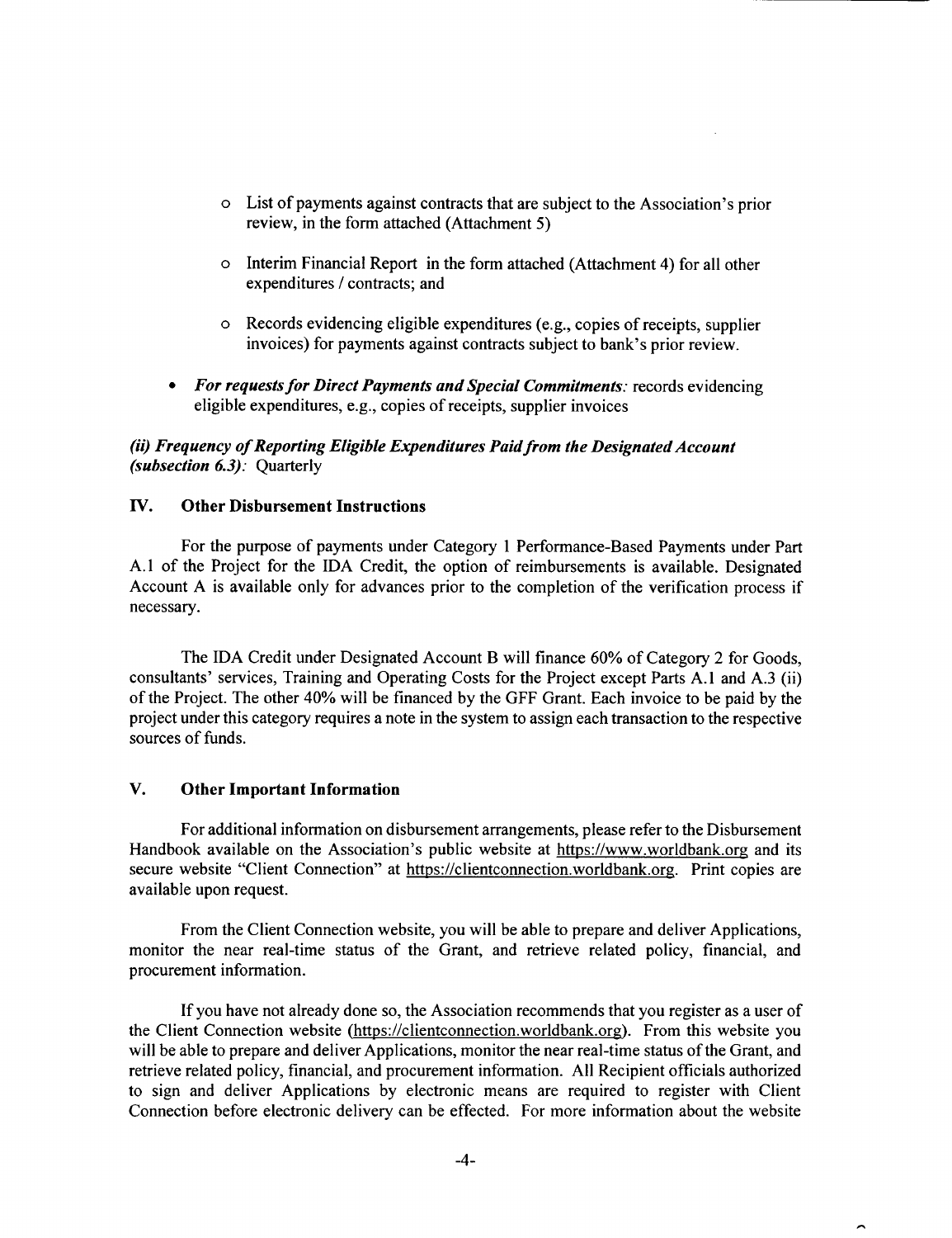and registration arrangements, please contact the Association **by** email at <clientconnection@worldbank.org>.

**If** you have any queries in relation to the above, please contact us at loaafr@worldbank.org using the above reference.



## **Attachments**

- **1.** *Association Disbursement Guidelines for Projects,* dated May **1, 2006**
	- 2. Form for Authorized Signatures
	- 3. Terms and Conditions of Use of Secure Identification Credentials in connection with Use of *Electronic Means to Process Applications and Supporting Documentation,* dated March **1, 2013**
	- 4. Form of "Interim Unaudited Financial Reports"
	- *5.* Form of Payments Against Contracts Subject to the Bank's Prior Review
	- **6.** Form of Records evidencing the Performance-Based Payments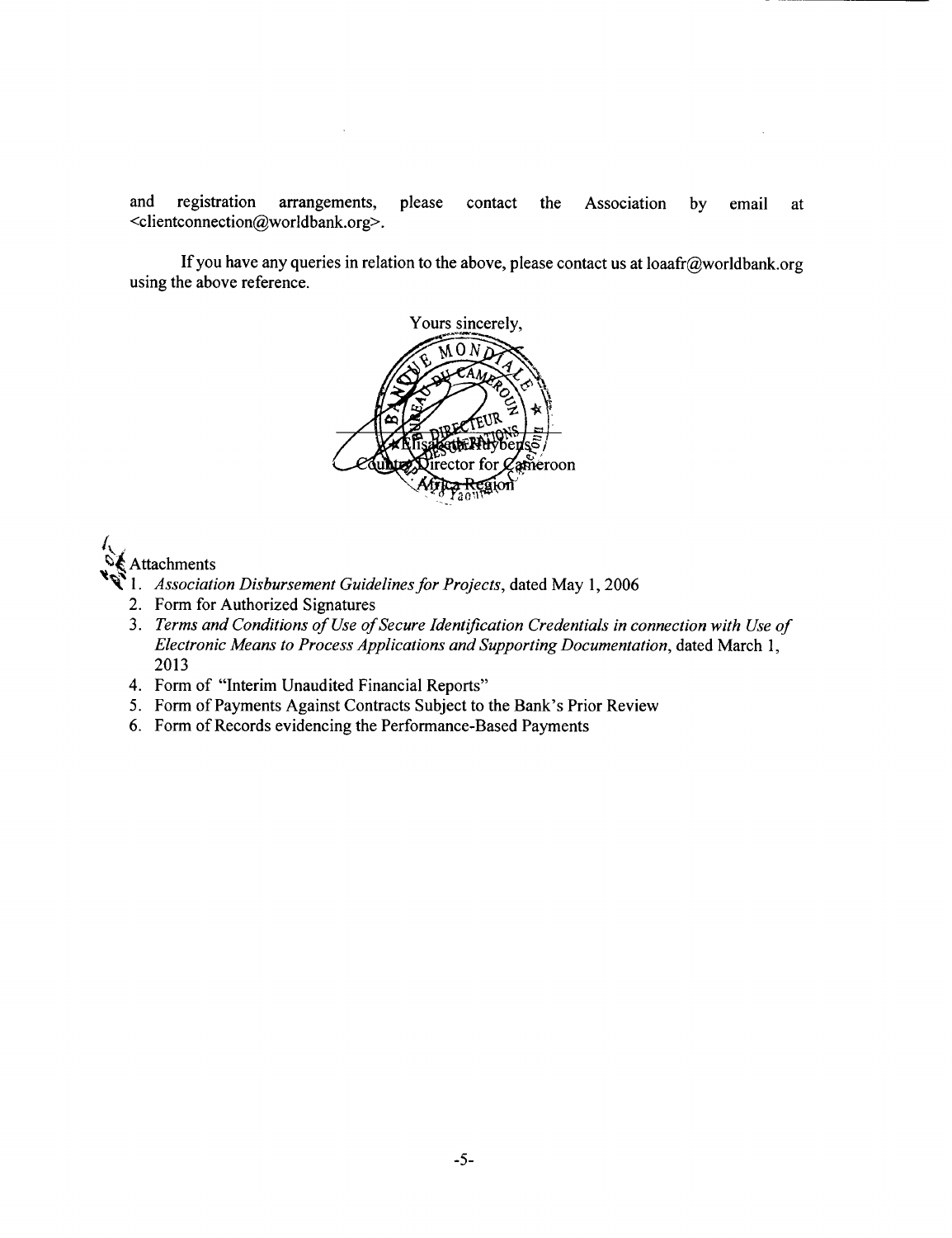Form of Authorized Signatory Letter [Letterhead] Ministry of Economy, Planning and Regional Development [Street address] [City] [Country]

**[DATE]**

The Association **1818** H Street, N.W. Washington, **D.C.** 20433 United States of America

Attention: [Country Director]

#### Re: Credit No. **5790-CM** (Health System Performance Reinforcement Project) Additional Instructions: Disbursement

**I** refer to the Financing Agreement between the Republic of Cameroon (the "Recipient"), and the International Development Association ("Association") for the above-referenced project of even date, herewith. The Agreement provides that the Association may issue additional instructions regarding the withdrawal of the proceeds of Credit No. *5790-CM* ("Credit"). For the purposes of Section **2.03 (b)** of the General Conditions, respectively, as defined in the Agreement, any [lone] of the persons whose authenticated specimen signatures appear below is authorized on behalf of the Recipient to sign applications for withdrawal [and applications for a special commitment] under this Grant:

For the purpose of delivering Applications to the Association, 2[each] of the persons whose authenticated specimen signatures appears below is authorized on behalf of the Recipient, acting <sup>3</sup>[individually] <sup>4</sup>[jointly], to deliver Applications, and evidence in support thereof on the terms and conditions specified **by** the Association.

1.

<sup>1</sup>

Instruction to the recipient when sending this letter to the Association: Stipulate if more than one person needs to sign Applications, and how many or which positions, and if any thresholds apply.

<sup>2</sup>Instruction to the Recipient: Stipulate if more than one person needs *to jointly* sign Applications, if so, please indicate the actual number. *Please delete this footnote in final letter that is sent to the Association.*

<sup>&</sup>lt;sup>3</sup> Instruction to the Recipient: Use this bracket if any one of the authorized persons may sign; if this is not applicable, please delete. *Please delete this footnote in final letter that is sent to the Association.*

<sup>&</sup>lt;sup>4</sup> Instruction to the Recipient: Use this bracket only if several individuals must jointly sign each Application; if this is not applicable, please delete. *Please delete this footnote in final letter that is sent to the Association.*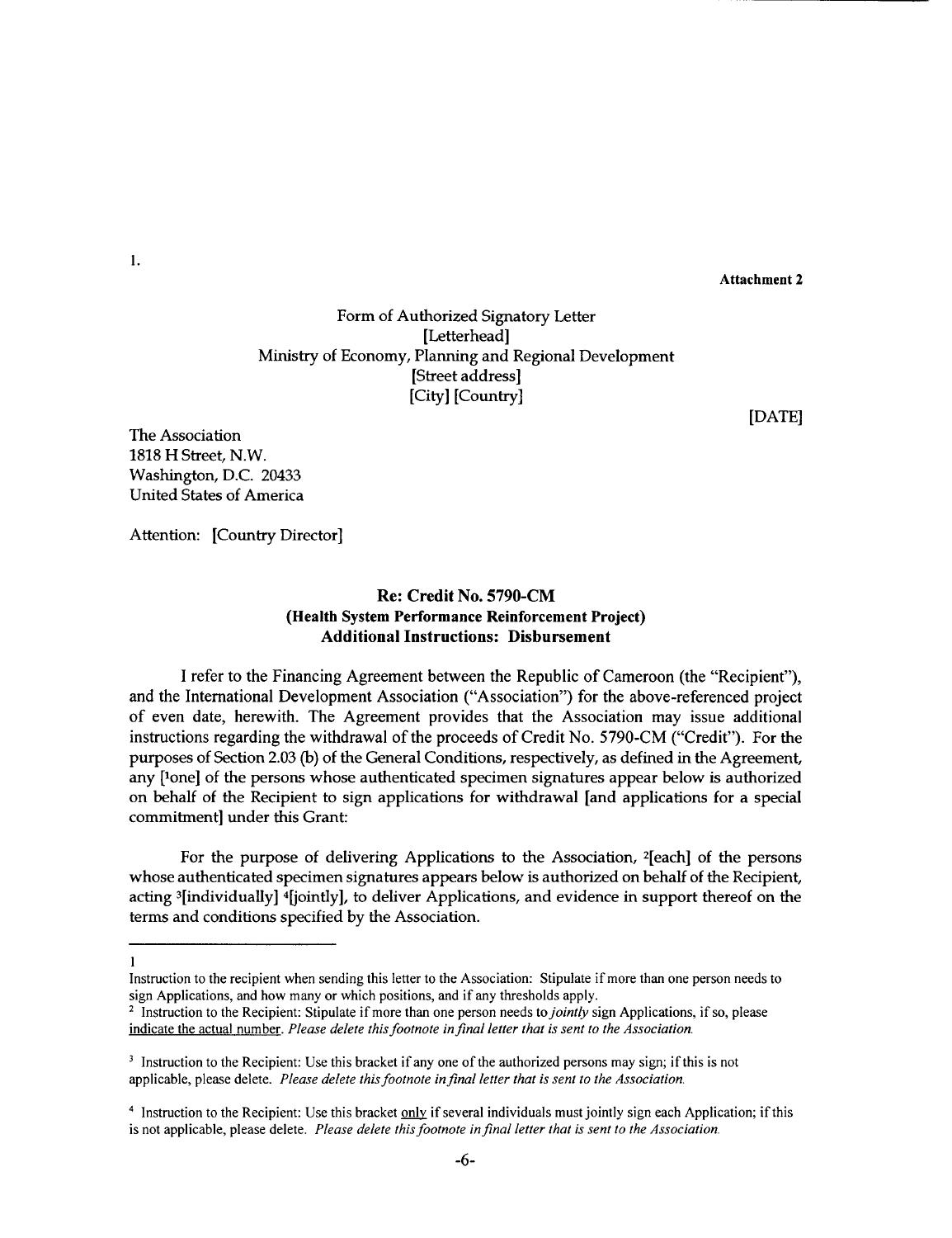5[This confirms that the Recipient is authorizing such persons to accept Secure Identification Credentials (SIDC) and to deliver the Applications and supporting documents to the Association **by** electronic means. In full recognition that the Association shall rely upon such representations and warranties, including without limitation, the representations and warranties contained in the *Terms and Conditions of Use of Secure Identification Credentials in connection with Use of Electronic Means to Process Applications and Supporting Documentation* ("Terms and Conditions of Use of **SIDC"),** the Recipient represents and warrants to the Association that it will cause such persons to abide **by** those terms and conditions.]

This Authorization replaces and supersedes any Authorization currently in the Association records with respect to this Agreement.

| [Name], [position] | <b>Specimen Signature:</b> |
|--------------------|----------------------------|
| [Name], [position] | Specimen Signature:        |
| [Name], [position] | Specimen Signature:        |

Yours truly,

**/** signed **/**

Minister of Economy, Planning and Regional Development

**<sup>5</sup>**Instruction to the Recipient: **Add** this paragraph if the Recipient wishes to authorize the listed persons to accept Secure Identification Credentials and to deliver Applications **by** electronic means; if this is not applicable, please delete the paragraph. *Please delete this footnote in final letter that is sent to the Association.*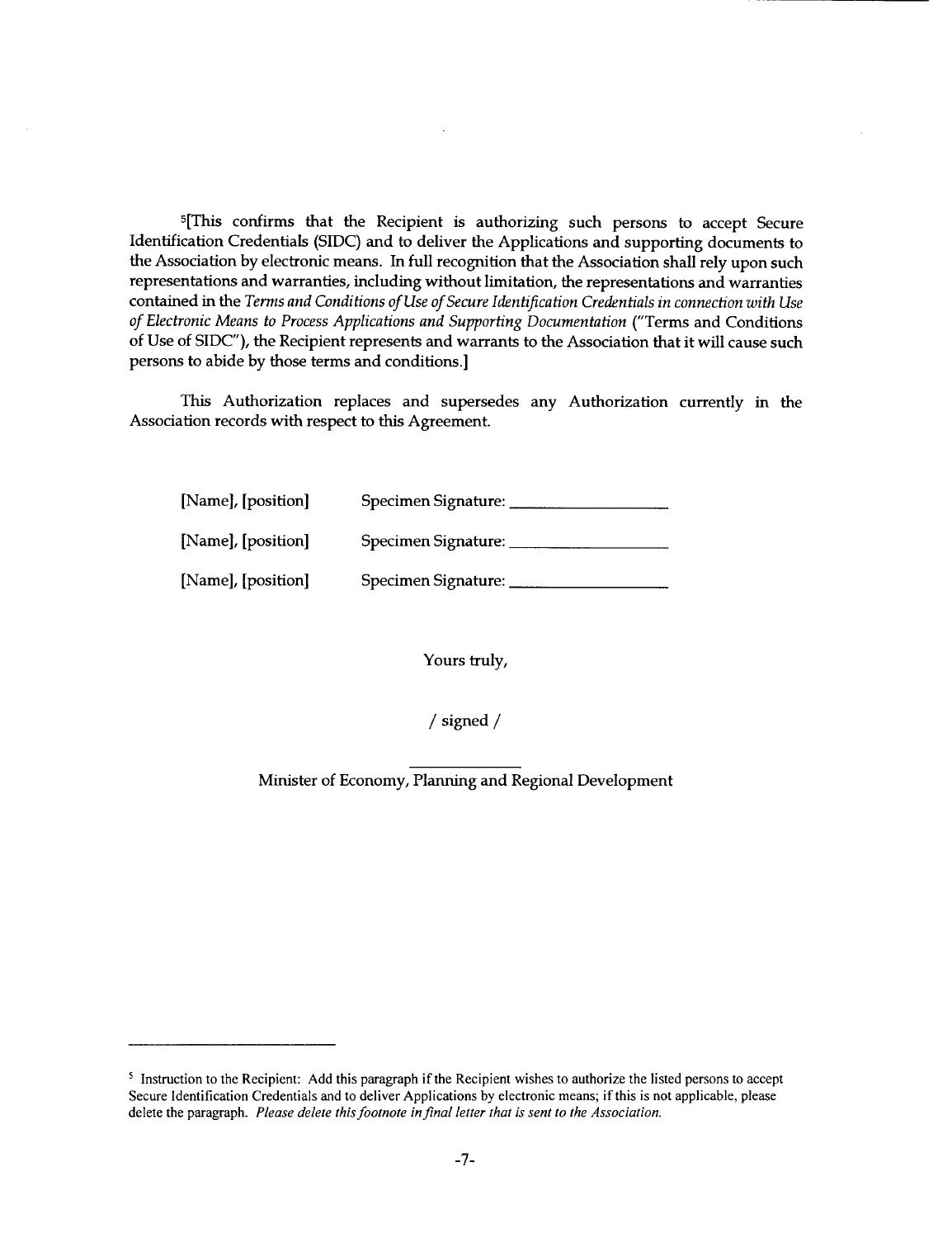#### **Terms and Conditions of Use of Secure Identification Credentials in connection with Use of Electronic Means to Process Applications and Supporting Documentation**

March **1, 2013**

The Association (Bank)' will provide secure identification credentials **(SIDC)** to permit the Borrower<sup>2</sup> to deliver applications for withdrawal and applications for special commitments under the Agreement(s) and supporting documentation (such applications and supporting documentation together referred to in these Terms and Conditions of Use as Applications) to the Bank electronically, on the terms and conditions of use specified herein.

**SIDC** can be either: (a) hardware-based (Physical Token), or **(b)** software-based (Soft Token). The Bank reserves the right to determine which type of **SIDC** is most appropriate.

#### **A.** Identification of Users

- **1.** The Borrower will be required to identify in a completed Authorized Signatory Letter **(ASL)** duly delivered to and received **by** the Bank each person who will be authorized to deliver Applications. The Bank will provide **SIDC** to each person identified in the **ASL** (Signatory), as provided below. The Borrower shall also immediately notify the Bank if a Signatory is no longer authorized **by** the Borrower to act as a Signatory.
- 2. Each Signatory must register as a user on the Bank's Client Connection **(CC)** website (https://clientconnection.worldbank.org) prior to receipt of his/her **SIDC.** Registration on **CC** will require that the Signatory establish a **CC** password **(CC** Password). The Signatory shall not reveal his/her **CC** Password to anyone or store or record the **CC** Password in written or other form. Upon registration as a **CC** user, the Signatory will be assigned a unique identifying account name.

#### B. Initialization of **SIDC**

- **1.** Prior to initialization of **SIDC by** a Signatory, the Signatory will acknowledge having read, understood and agreed to be bound **by** these Terms and Conditions of Use.
- 2. Where a Physical Token is to be used, promptly upon receipt of the Physical Token, the Signatory will access **CC** using his/her account name and **CC** Password and register his/her Physical Token and set a personal identification number **(PIN)** to **be** used in connection

<sup>&#</sup>x27;"Bank" includes IBRD and **IDA.**

<sup>2</sup>"Borrower" includes the borrower of an IBRD loan, **IDA** credit, or Project Preparation Facility advance and the recipient of a grant.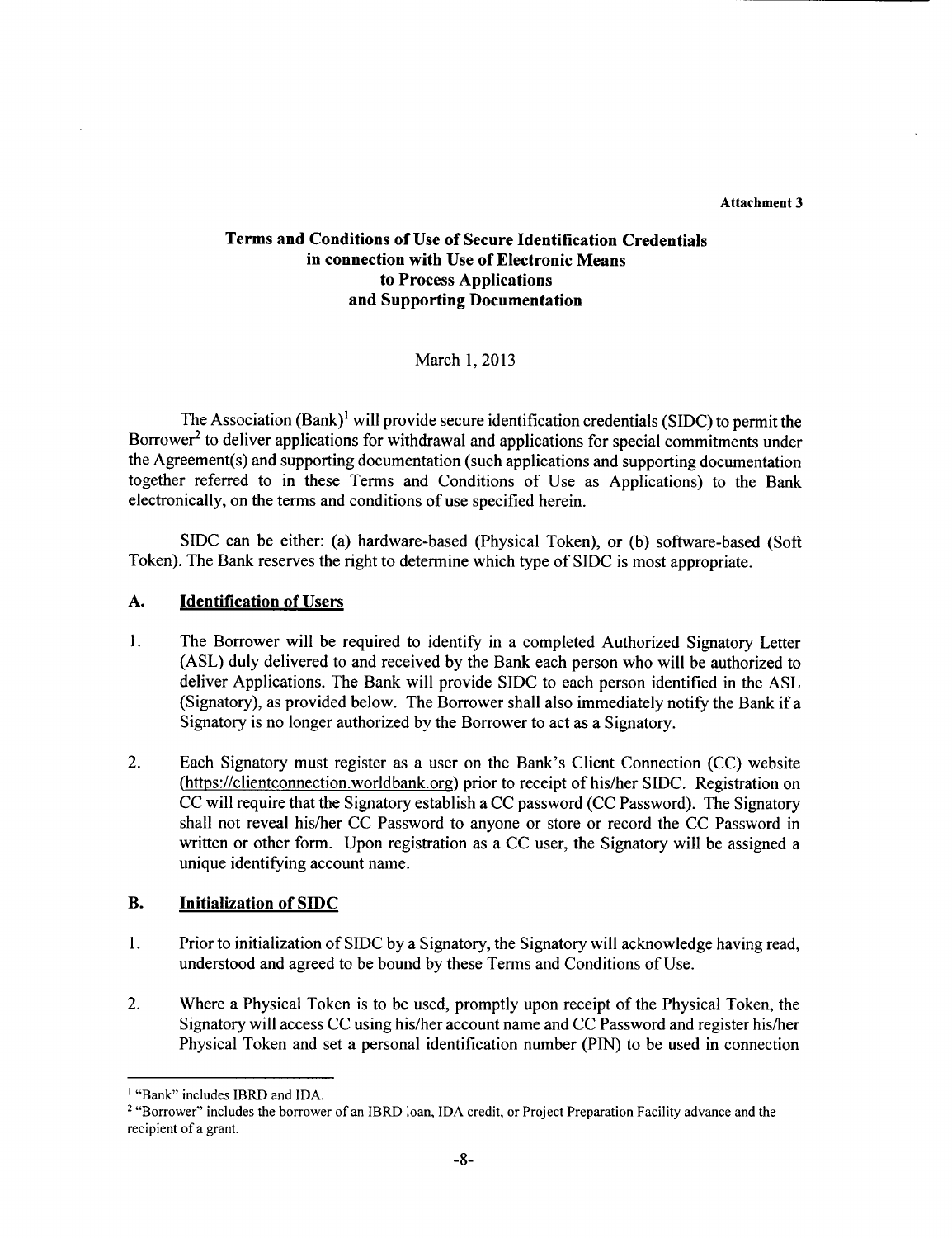with the use of his/her Physical Token, after which the Physical Token will be initialized for use **by** the Signatory exclusively for purposes of delivering Applications. Where a Soft Token is to be used, the Signatory will access **CC** using his/her account name and **CC** Password and set a personal identification number **(PIN)** to be used in connection with the use of his/her Soft Token, after which the Soft Token will be initialized for use **by** the Signatory exclusively for purposes of delivering Applications. Upon initialization of the **SIDC,** the Signatory will be a **"SIDC** User". The Bank will maintain in its database a user account (Account) for each **SIDC** User for purposes of managing the **SIDC** of the **SIDC** User. Neither the Borrower nor the **SIDC** User will have any access to the Account.

**3.** Prior to first use of the **SIDC by** the **SIDC** User, the Borrower shall ensure that the **SIDC** User has received training materials provided **by** the Bank in use of the **SIDC.**

#### **C.** Use of **SIDC**

- 1 **.** Use of the **SIDC** is strictly limited to use in the delivery of Applications **by** the **SIDC** User in the manner prescribed **by** the Bank in the Agreement(s) and these Terms and Conditions. Any other use of the **SIDC** is prohibited.
- 2. The Bank assumes no responsibility or liability whatsoever for any misuse of the **SIDC by** the **SIDC** User, other representatives of the Borrower, or third parties.
- **3.** The Borrower undertakes to ensure, and represents and warrants to the Bank (such representation and warranty being expressly relied upon **by** the Bank in granting **SIDC)** that each **SIDC** User understands and will abide **by,** these Terms and Conditions of Use, including without limitation the following:

#### *4. Security*

4.1. The **SIDC** User shall not reveal his/her **PIN** to anyone or store or record the **PIN** in written or other form.

4.2. The **SIDC** User shall not allow anyone else to utilize his/her **SIDC** to deliver an Application to the Bank.

4.3. The **SIDC** User shall always logout from **CC** when not using the system. Failure to logout properly can create a route into the system that is unprotected.

4.4. **If** the **SIDC** User believes a third party has learned his/her **PIN** or has lost his/her Physical Token he/she shall immediately notify clientconnection@worldbank.org.

*4.5.* The Borrower shall immediately notify the Bank at clientconnection(2worldbank.org of any lost, stolen or compromised **SIDC,** and take other reasonable steps to ensure such **SIDC** are disabled immediately.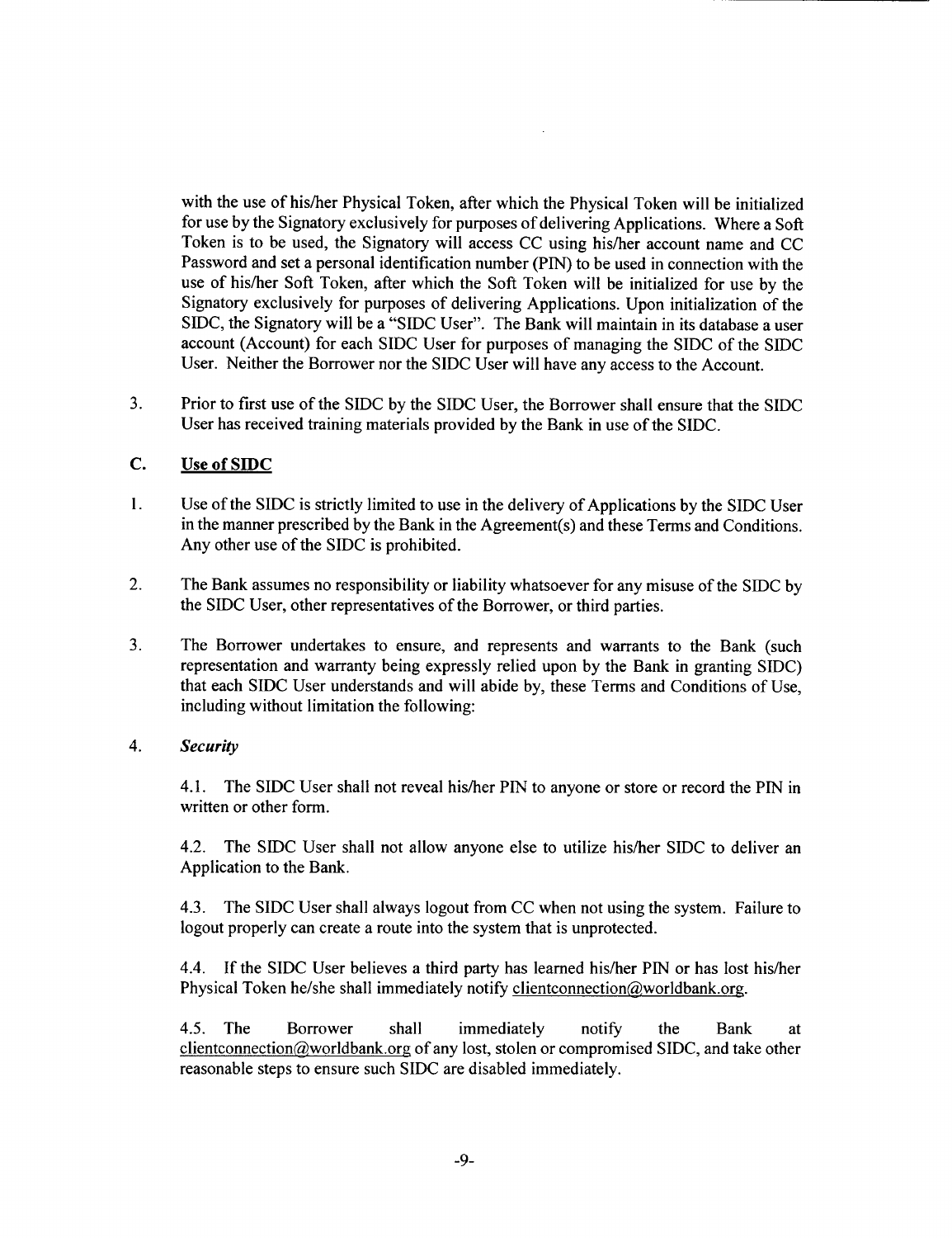#### *5. Reservation of Right to Disable SIDC*

*5.1.* The Borrower shall reserve the right to revoke the authorization of a **SIDC** User to use a **SIDC** for any reason.

**5.2.** The Bank reserves the right, in its sole discretion, to temporarily or permanently disable a **SIDC,** de-activate a **SIDC** User's Account or both.

#### **6.** *Care of Physical Tokens*

**6.1.** Physical Tokens will remain the property of the Bank.

**6.2.** The Bank will physically deliver a Physical Token to each Signatory designated to receive one in a manner to be determined **by** and satisfactory to the Bank.

**6.3.** Physical Tokens contain delicate and sophisticated instrumentation and therefore should be handled with due care, and should not be immersed in liquids, exposed to extreme temperatures, crushed or bent. Also, Physical Tokens should be kept more than five **(5)** cm from devices that generate electromagnetic radiation (EMR), such as mobile phones, phone-enabled PDAs, smart phones and other similar devices. Physical Tokens should be carried and stored separate from any EMR device. At close range (less than *5* cm), these devices can output high levels of EMR that can interfere with the proper operation of electronic equipment, including the Physical Token.

6.4. Without derogating from these Terms and Conditions of Use, other technical instructions on the proper use and care of Physical Tokens are available at http://www.rsa.com.

#### *7. Replacement*

**7.1.** Lost, damaged, compromised (in terms of 4.5, above) or destroyed Physical Tokens will be replaced at the expense of the Borrower.

**7.2.** The Bank reserves the right, in its sole discretion, not to replace any Physical Token in the case of misuse, or not to reactivate a **SIDC** User's Account.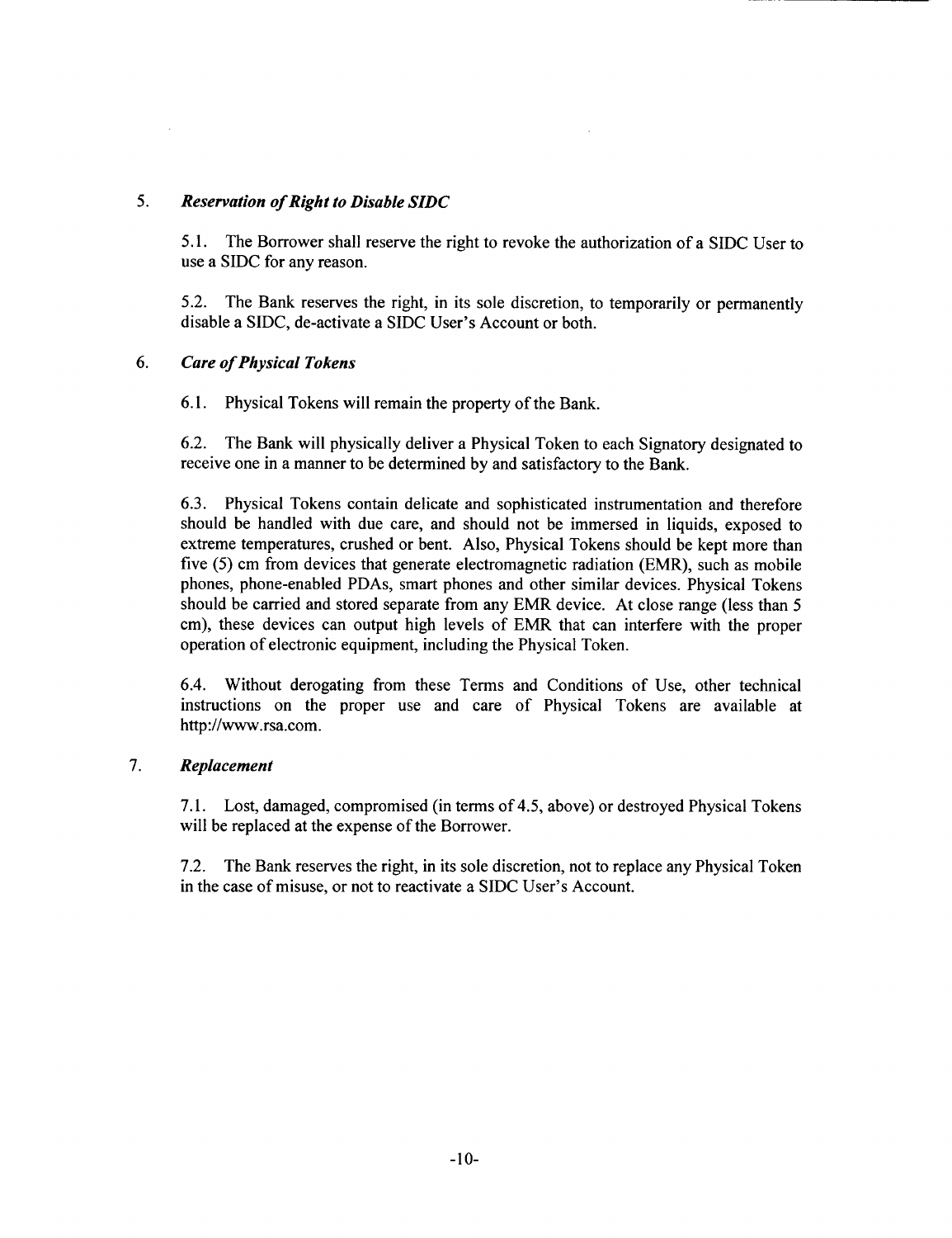$\overline{a}$ 

<u> Liberatura de la conte</u>

The Association **APPLICATION FOR** WITHDRAWAL STATEMENT OF **EXPENDITURES (SOE)** 

Data

Category No.

 $\bar{z}$ 

| $\mathbf{I}$  | $\overline{\mathbf{3}}$                             | $\overline{\mathbf{4}}$                                           | 5                                                             | 6                                        | $\overline{7}$                                                                          | $\pmb{8}$                 | 9                                                         | 10                                                       | 11              | 12 <sup>2</sup> |
|---------------|-----------------------------------------------------|-------------------------------------------------------------------|---------------------------------------------------------------|------------------------------------------|-----------------------------------------------------------------------------------------|---------------------------|-----------------------------------------------------------|----------------------------------------------------------|-----------------|-----------------|
| Item No.      | Name and<br>Address of<br>Contractors/S<br>uppliers | Contract or<br>Purchase<br>order No. &<br>Date (or other<br>ref.) | <b>Brief</b><br>Description of<br>Goods, Works<br>or Services | Currency and Total Amount<br>of Contract | Total<br>amount<br>invoices<br>covered<br>by<br>applicati<br>on (net<br>of<br>retention | $\%$<br>$E$ $\frac{1}{2}$ | Invoice<br>Amoun<br>t<br>Eligible<br>for<br>Financi<br>ng | Amount<br>Paid<br>From<br>Special<br>Account<br>(if any) | Date of Payment | Remarks         |
|               |                                                     |                                                                   |                                                               |                                          |                                                                                         |                           |                                                           |                                                          |                 |                 |
| <b>TOTALS</b> |                                                     |                                                                   |                                                               |                                          |                                                                                         |                           |                                                           |                                                          |                 |                 |

Supporting documents for this<br>SOE retained at:(insert location)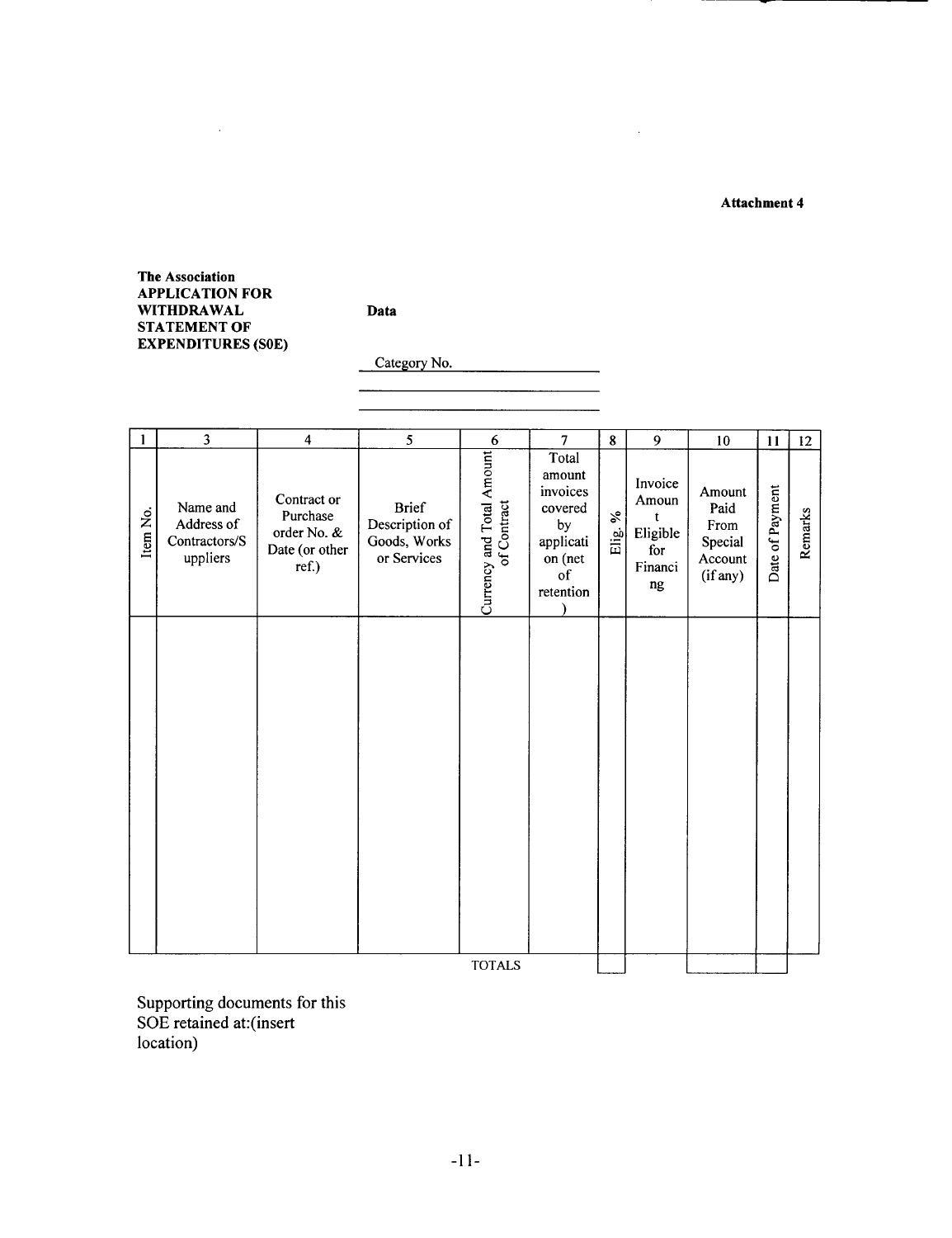$\sim 400$ 

| 88<br>Context<br><b>Nomber</b> | <b>Supplier</b> | Contract<br>Date | Contract<br>Amount | <b>DAGOR</b><br><b>WB</b> sNon<br>Objection<br>to Contract | a kabupatén Ka<br>Amount Paid to<br>Supplier during<br>Period | <b>WESSISTER</b><br>Amt Paid to<br>Supplier during<br>Period |
|--------------------------------|-----------------|------------------|--------------------|------------------------------------------------------------|---------------------------------------------------------------|--------------------------------------------------------------|
|                                |                 |                  |                    |                                                            |                                                               |                                                              |
|                                |                 |                  |                    |                                                            |                                                               |                                                              |
|                                |                 |                  |                    |                                                            |                                                               |                                                              |
|                                |                 |                  |                    |                                                            |                                                               |                                                              |
|                                |                 |                  |                    |                                                            |                                                               |                                                              |
|                                |                 |                  |                    |                                                            |                                                               |                                                              |
|                                |                 |                  |                    |                                                            |                                                               |                                                              |
|                                |                 |                  |                    |                                                            |                                                               |                                                              |
|                                |                 |                  |                    |                                                            |                                                               |                                                              |
|                                |                 |                  |                    |                                                            |                                                               |                                                              |

# Payments Made during Reporting Period<br>Against Contracts Subject to the Association's Prior Review